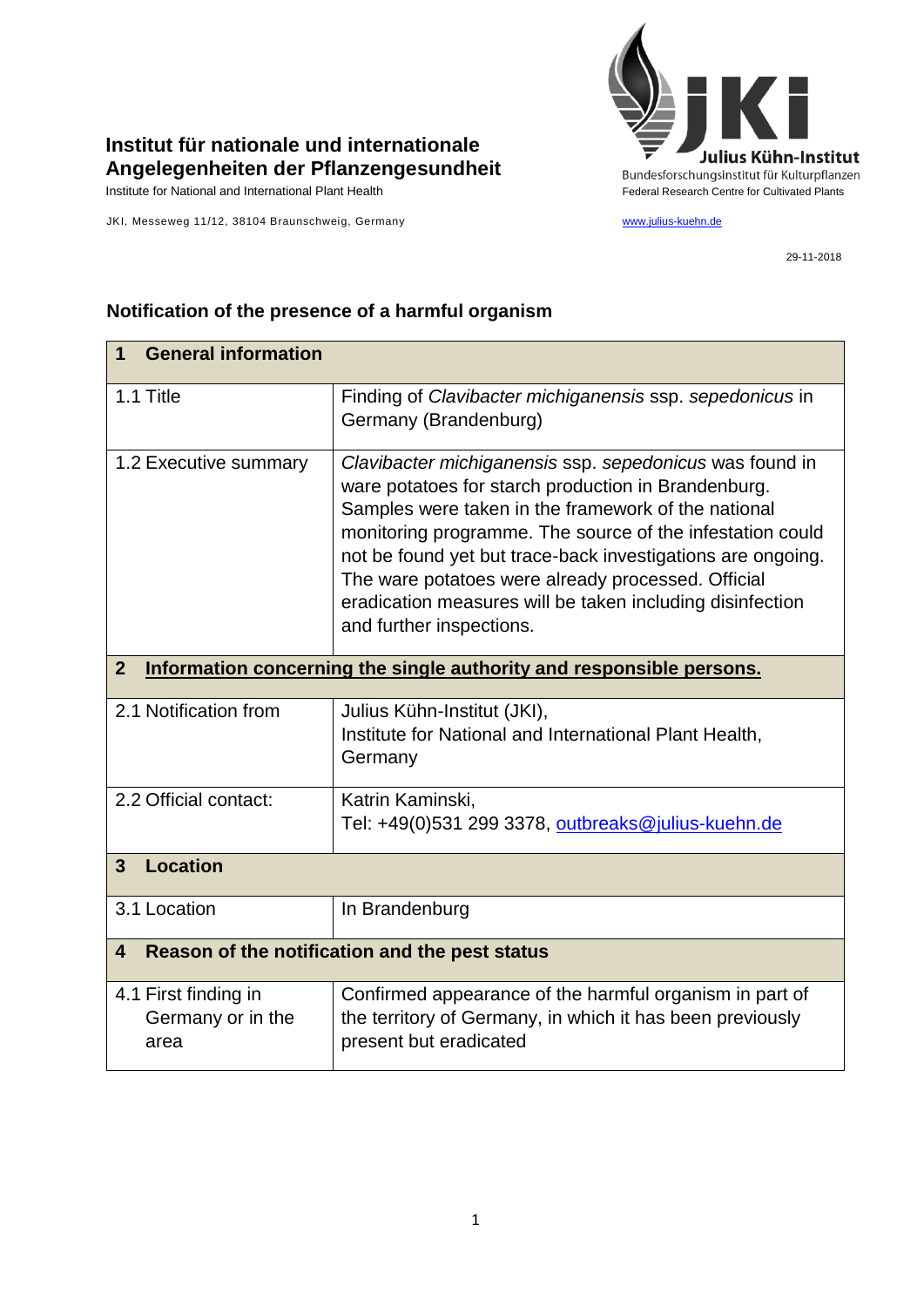| 4.2 Pest status of the area where the<br>harmful organism has been found<br>present, after the official confirmation.                 | Absent, pest found but eradicated                                                                                     |  |  |
|---------------------------------------------------------------------------------------------------------------------------------------|-----------------------------------------------------------------------------------------------------------------------|--|--|
| 4.3 Pest status in Germany before the<br>official confirmation of the presence,<br>or suspected presence, of the harmful<br>organism. | Present, few records, extensive<br>surveys, under official control                                                    |  |  |
| 4.4 Pest status in Germany after the<br>official confirmation of the presence of<br>the harmful organism.                             | Present, few records, extensive<br>surveys, under official control                                                    |  |  |
| Finding, sampling, testing and confirmation of the harmful organism.<br>5                                                             |                                                                                                                       |  |  |
| 5.1 How the presence or appearance of<br>the harmful organism was found.                                                              | Pest related official survey                                                                                          |  |  |
| 5.2 Date of finding:                                                                                                                  | 17-10-2018                                                                                                            |  |  |
| 5.3 Sampling for laboratory analysis.                                                                                                 | 19-09-2018                                                                                                            |  |  |
| 5.4 Diagnostic method                                                                                                                 | According to peer reviewed protocols:<br>PM 7/42 (2)                                                                  |  |  |
| 5.5 Date of official confirmation of the<br>harmful organism's identity.                                                              | 21-11-2018                                                                                                            |  |  |
| Infested area, and the severity and source of the outbreak in that area.<br>6                                                         |                                                                                                                       |  |  |
| 6.1 Size and delimitation of the infested<br>area.                                                                                    | 106 tons                                                                                                              |  |  |
| 6.2 Characteristics of the infested area<br>and its vicinity.                                                                         | Open air - field (the sample has been<br>taken in the storage)                                                        |  |  |
| 6.3 Infested plant(s), plant product(s) and<br>other object(s).                                                                       | Solanum tuberosum 'Jumbo' (ware<br>potatoes for starch production                                                     |  |  |
| 6.4 Source of the outbreak                                                                                                            | Unknown, trace-back investigations are<br>ongoing                                                                     |  |  |
| <b>Official phytosanitary measures.</b><br>$\mathbf{7}$                                                                               |                                                                                                                       |  |  |
| 7.1 Adoption of official phytosanitary<br>measures.                                                                                   | Official phytosanitary measures will be<br>taken: disinfection measures, official<br>controls in the next years, ware |  |  |